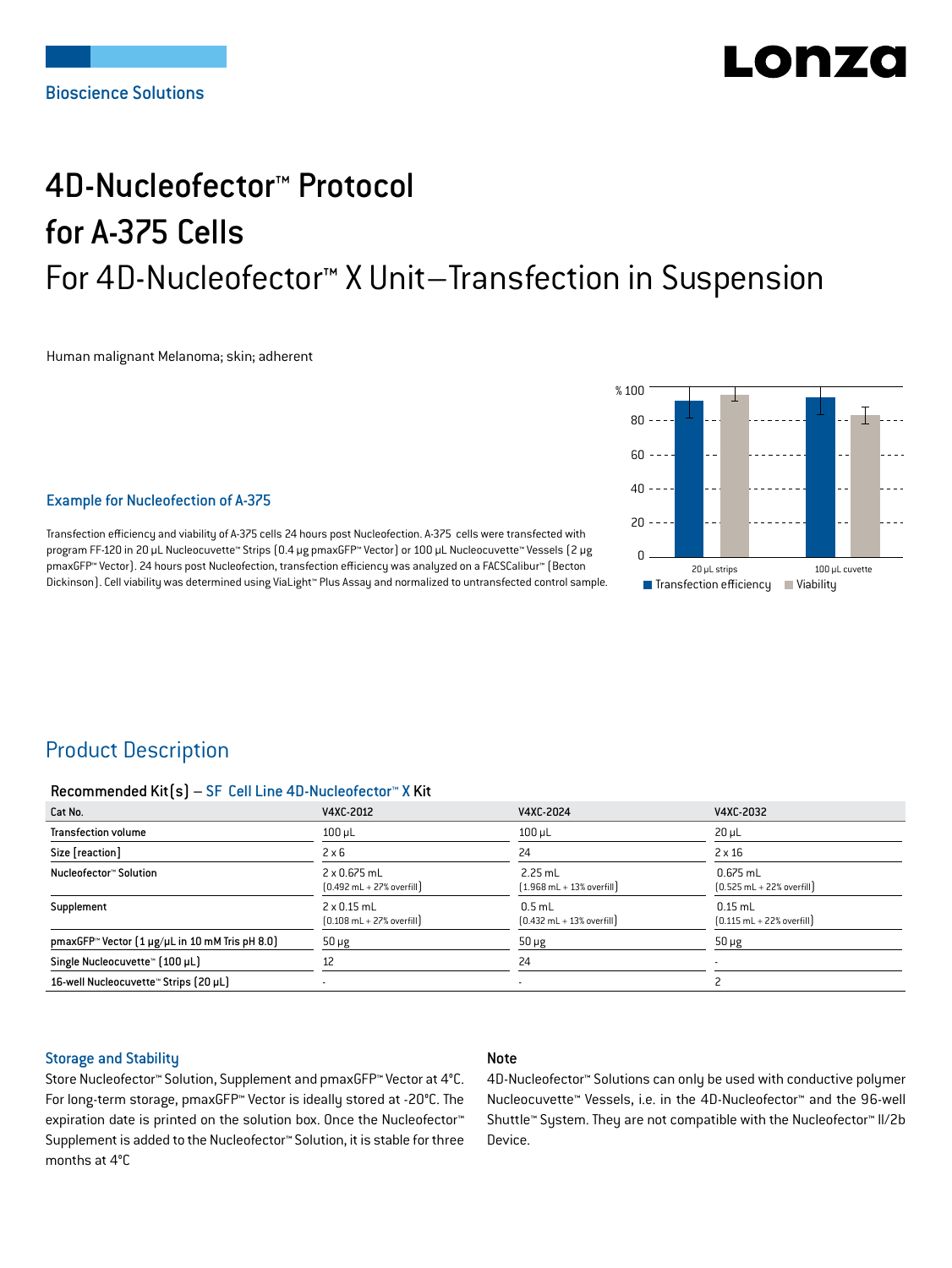## Required Material

### Note

Please make sure that the supplement is added to the Nucleofector<sup>™</sup> Solution prior to use. For preparing aliquots, mix Nucleofector™ Solution and Supplement in a ratio of 4.5 : 1 (see Table 1).

- 4D-Nucleofector™ System (4D-Nucleofector™ Core and X Unit)
- Supplemented 4D-Nucleofector™ Solution at room temperature
- Supplied 100 µL single Nucleocuvette™ or 20 µL 16-well Nucleocuvette™ Strips
- Compatible tips for 20 µL Nucleocuvette™ Strips: epT.I.P.S. [US/ CDN: Eppendorf North America, Cat. No. 2491.431, Rest of World: Eppendorf AG, Cat. No. 0030073.266], Matrix TallTips™ [Matrix Technologies Corp., Cat. No. 7281] or LTS Tips [Rainin Instrument, LLC, Cat. No. SR-L10F, SR/SS-L250S, SR/SS-L300S]. Before using other types of pipette tips, please ensure they reach the bottom of the Nucleocuvette™ wells without getting stuck
- Supplied pmaxGFP™ Vector, stock solution 1 μg/μL

#### Note

When using pmaxGFP™ Vector as positive control, dilute the stock solution to an appropriate working concentration that allows pipetting of the recommended amounts per sample (see Table 3). Make sure that the volume of substrate solution added to each sample does not exceed 10% of the total reaction volume (2 μL for 20 μL reactions; 10 μL for 100 μL reactions).

- Substrate of interest, highly purified, preferably by using endotoxin-free kits; A260:A280 ratio should be at least 1.8
- Cell culture plates of your choice.
- For detaching cells: 0.5 mg/mL Trypsin and 0.2 mg/mL EDTA in PBS and supplemented culture media or PBS/0.5% BSA
- Culture medium: Dulbecco´s modified Eagle`s medium [Lonza BE12-614F] supplemented with 10% FCS, 4mM L-glutamine
- Prewarm appropriate volume of culture medium to 37°C (see Table 2)
- Appropriate number of cells/sample (see Table 3)

## 1. Pre Nucleofection

#### Cell culture recommendations

- 1.1 Replace media every 2 days
- 1.2 Passage cells at 85 95% confluency. Cells should not be used for Nucleofection™ after passage number 30
- 1.3 Seed out  $2.8 3.1 \times 10^4$  cells/cm<sup>2</sup>
- 1.4 Subculture 2 days before Nucleofection
- 1.5 Optimal confluency for Nucleofection: 80 90%. Higher cell densities may cause lower Nucleofection Efficiencies

### **Trupsinization**

- 1.6 Remove media from the cultured cells and wash cells once with an appropriate volume of PBS
- 1.7 For harvesting, incubate the cells ~5 minutes at 37°C with an appropriate volume of indicated trypsinization reagent (please see required material)
- 1.8 Neutralize trypsinization reaction with supplemented culture medium or PBS/0.5% BSA once the majority of the cells (>90 %) have been detached

## 2. Nucleofection

For Nucleofection sample contents and recommended Nucleofector™ Program, please refer to Table 3.

- 2.1 Please make sure that the entire supplement is added to the Nucleofector™ Solution
- 2.2 Start 4D-Nucleofector™ System and create or upload experimental parameter file (for details see device manual)
- 2.3 Select/Check for the appropriate Nucleofector™ Program (see Table 3)
- 2.4 Prepare cell culture plates by filling appropriate number of wells with desired volume of recommended culture media (see Table 4) and pre-incubate/equilibrate plates in a humidified 37°C/5% CO<sub>2</sub> incubator
- 2.5 Pre-warm an aliquot of culture medium to 37°C (see Table 4)
- 2.6 Prepare plasmid DNA or pmaxGFP™ Vector or siRNA (see Table 3)
- 2.7 Harvest the cells by trypsinization (please see 1.6–1.8)
- 2.8 Count an aliquot of the cells and determine cell density
- 2.9 Centrifuge the required number of cells (see Table 3) at 90xg for 10 minutes at room temperature. Remove supernatant completely
- 2.10 Resuspend the cell pellet carefully in room temperature 4D-Nucleofector™ Solution (see Table 3)
- 2.11 Prepare mastermixes by dividing cell suspension according to number of substrates
- 2.12 Add required amount of substrates to each aliquot (max. 10% of final sample volume)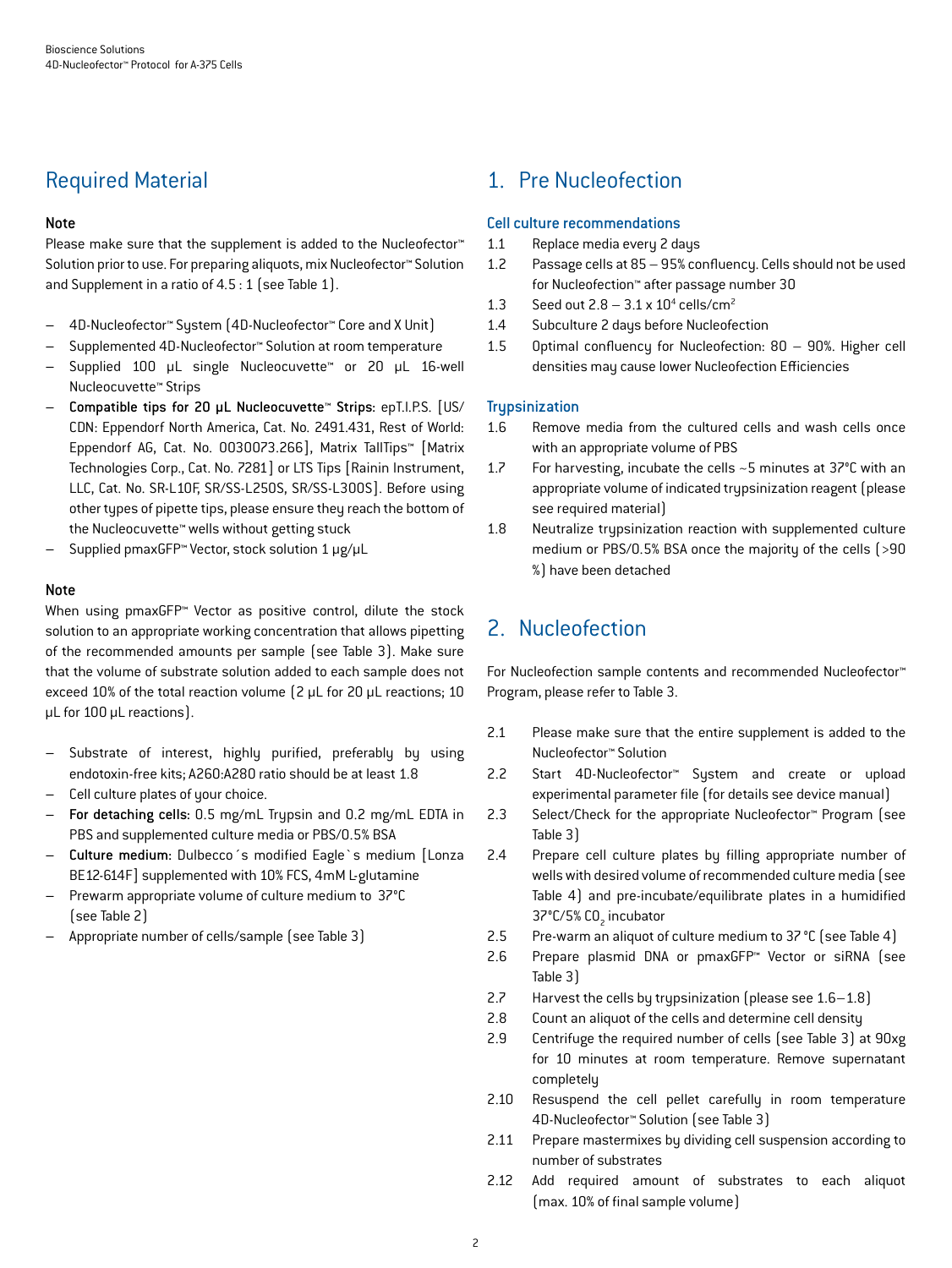2.13 Transfer mastermixes into the Nucleocuvette™ Vessels

#### Note

As leaving cells in Nucleofector™ Solution for extended periods of time may lead to reduced transfection efficiency and viability it is important to work as quickly as possible. Avoid air bubbles while pipetting

- 2.14 Gently tap the Nucleocuvette™ Vessels to make sure the sample covers the bottom of the cuvette
- 2.15 Place Nucleocuvette™ Vessel with closed lid into the retainer of the 4D-Nucleofector™ X Unit. Check for proper orientation of the Nucleocuvette™ Vessel
- 2.16 Start Nucleofection Process by pressing the "Start" on the display of the 4D-Nucleofector™ Core Unit (for details, please refer to the device manual)
- 2.17 After run completion, carefully remove the Nucleocuvette™ Vessel from the retainer
- 2.18 Incubate Nucleocuvette™ Vessel 10 minutes at room temperature.
- 2.19 Resuspend cells with pre-warmed medium (for recommended volumes see Table 2). Mix cells by gently pipetting up and down two to three times. When working with the 100 µL Nucleocuvette™ use the supplied pipettes and avoid repeated aspiration of the sample
- 2.20 Plate desired amount of cells in culture system of your choice (for recommended volumes see Table 2).

#### Table 1: Volumes required for a single reaction

|                                  | 100 µL Single Nucleocuvette™ | 20 µL Nucleocuvette™ Strip |
|----------------------------------|------------------------------|----------------------------|
| Volume of Nucleofector™ Solution | 82 uL                        | 16.4 uL                    |
| <b>Volume of Supplement</b>      | 18 µL                        | $3.6$ uL                   |

### Table 2: Required amounts of cells and media for Nucleofection

|                                               |                                    | 100 µL Single Nucleocuvette™            | 20 µL Nucleocuvette™ Strip |
|-----------------------------------------------|------------------------------------|-----------------------------------------|----------------------------|
| Culture plate format                          |                                    | 6-well plate                            | 96-well plate              |
| Culture medium                                | Pre-filled in plate                | 1000 µL                                 | $175$ µL                   |
|                                               | Added to sample post Nucleofection | $400 \mu L$                             | $80 \mu L$                 |
| Volume of sample transferred to culture plate |                                    | complete sample (use supplied pipettes) | $25 \mu L$                 |
| Final culture volume                          |                                    | 1500 µL                                 | $200 \mu L$                |

### Table 3: Contents of one Nucleofection sample and recommended program

|                                         | 100 µL Single Nucleocuvette™       | 20 µL Nucleocuvette™ Strip                                        |
|-----------------------------------------|------------------------------------|-------------------------------------------------------------------|
|                                         | $5 \times 10^{5}$                  | $2 \times 10^{5}$                                                 |
|                                         |                                    | (Lower or higher cell numbers may influence transfection results) |
| pmaxGFP™ Vector                         | 2 µg                               | $0.4 \mu g$                                                       |
| plasmid DNA (in H <sub>2</sub> O or TE) | $1-5 \mu g$                        | $0.4 - 1 \mu g$                                                   |
| siRNA                                   | 30-300 nM siRNA (3-30 pmol/sample) | 30-300 nM siRNA (0.6-6 pmol/sample)                               |
|                                         | $100 \mu L$                        | $20 \mu L$                                                        |
|                                         | FF-120                             | FF-120                                                            |
|                                         |                                    | [Lower or higher cell numbers may influence transfection results] |

## 3. Post Nucleofection

3.1 Incubate the cells in humidified  $37^{\circ}$ C/5% CO<sub>2</sub> incubator until analysis. Gene expression or down regulation, respectively, is often detectable after only  $4 - 8$  hours

\* Volume of substrate should comprise maximum 10% of total reaction volume